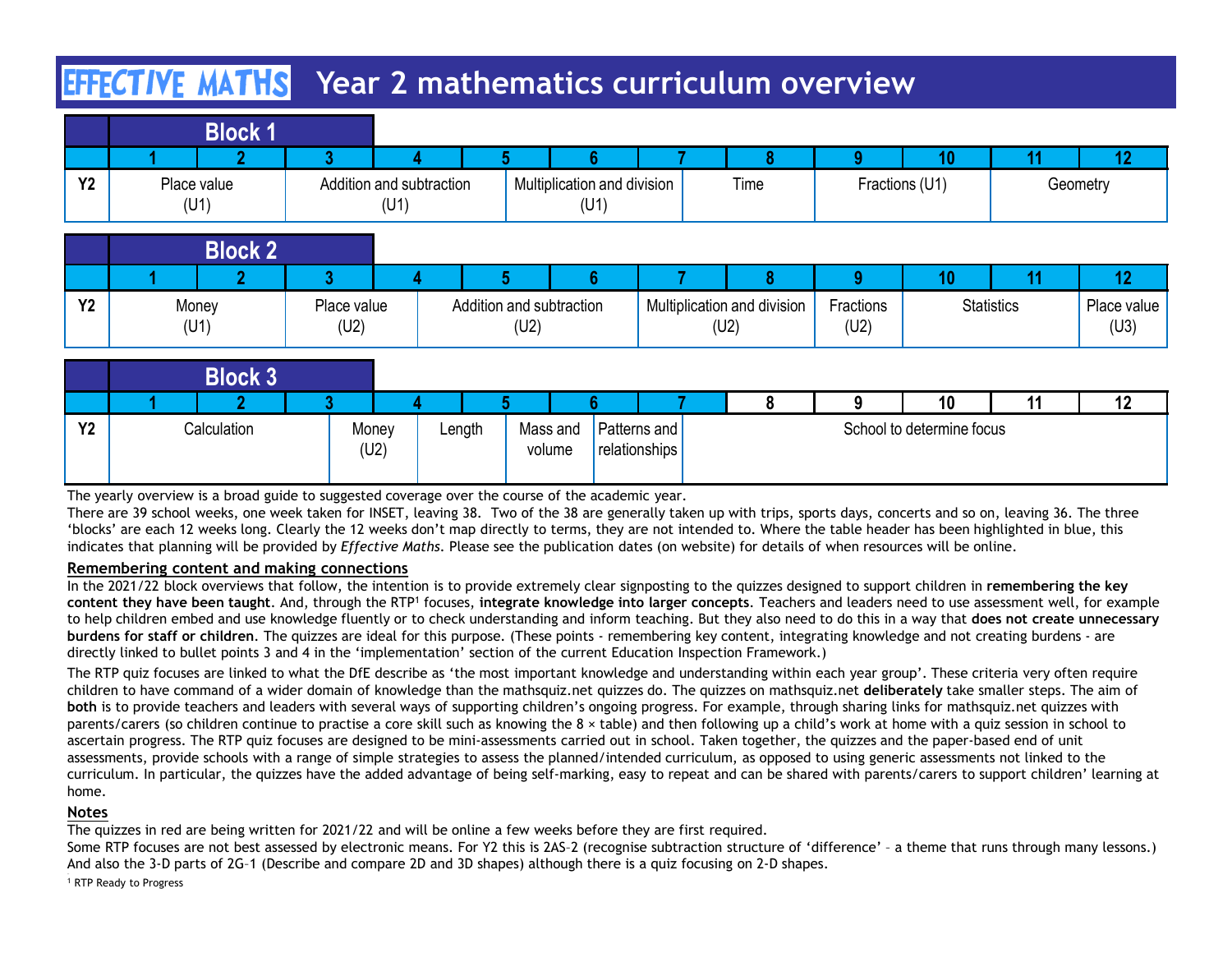## Year 2 mathematics curriculum

|            | <b>EFFECTIVE MATHS</b><br>Year 2 mathematics curriculum                                                                                                                                                                                                                             |                                                                                                                                                                                                                                                                                                                                                                                                                                                                                                                                                                                                                                                                                        |                                                                                                                                                                                                                                                                                                                                                                                                                                                                                          |                                                                                                                                                                                                                                                    |                                                                                                                                                                                                                                                            |                                                                                                                                                                                                                    |  |  |  |  |  |
|------------|-------------------------------------------------------------------------------------------------------------------------------------------------------------------------------------------------------------------------------------------------------------------------------------|----------------------------------------------------------------------------------------------------------------------------------------------------------------------------------------------------------------------------------------------------------------------------------------------------------------------------------------------------------------------------------------------------------------------------------------------------------------------------------------------------------------------------------------------------------------------------------------------------------------------------------------------------------------------------------------|------------------------------------------------------------------------------------------------------------------------------------------------------------------------------------------------------------------------------------------------------------------------------------------------------------------------------------------------------------------------------------------------------------------------------------------------------------------------------------------|----------------------------------------------------------------------------------------------------------------------------------------------------------------------------------------------------------------------------------------------------|------------------------------------------------------------------------------------------------------------------------------------------------------------------------------------------------------------------------------------------------------------|--------------------------------------------------------------------------------------------------------------------------------------------------------------------------------------------------------------------|--|--|--|--|--|
|            | <b>Block 1</b>                                                                                                                                                                                                                                                                      |                                                                                                                                                                                                                                                                                                                                                                                                                                                                                                                                                                                                                                                                                        |                                                                                                                                                                                                                                                                                                                                                                                                                                                                                          |                                                                                                                                                                                                                                                    |                                                                                                                                                                                                                                                            |                                                                                                                                                                                                                    |  |  |  |  |  |
| <b>Y2</b>  | Place value<br>(U1)                                                                                                                                                                                                                                                                 | 3.<br>Addition and subtraction<br>(U1)                                                                                                                                                                                                                                                                                                                                                                                                                                                                                                                                                                                                                                                 | Multiplication and division<br>(U1)                                                                                                                                                                                                                                                                                                                                                                                                                                                      | Time                                                                                                                                                                                                                                               | $\mathbf{Q}$<br>10<br>Fractions<br>(U1)                                                                                                                                                                                                                    | 11<br>12<br>Geometry                                                                                                                                                                                               |  |  |  |  |  |
| <b>OMC</b> | [1] Reading and writing<br>numbers to 100 in<br>numerals<br>[2] Reading and writing<br>numbers to 100 in words<br>[3] Partitioning<br>[4] Trading games [a]<br>[5] Trading games [b]<br>[6] Identifying and<br>representing numbers<br>[7] Comparing and ordering of ten<br>numbers | $\Leftrightarrow$ RTP 2NF-1 $\leftarrow$ <sup>1</sup><br>[1] Number bonds for 20 ☆MQ<br>[2] Problem solving involving<br>number bonds for 20<br>[3] Add a two-digit number and<br>ones (no exchanging) [a]<br>[4] Add a two-digit number and<br>ones (no exchanging) [b]<br>[5] Add multiples of ten ☆MQ<br>[6] Using 'friendly number pairs' to $\vert$<br>ladd<br>[7] Subtract a two-digit no and<br>ones (no exchanging)<br>[8] Subtract multiples of ten<br>[9] Subtract ones from a multiple<br>[10] Add single digit numbers<br>(making the next ten) $\sharp$ MQ<br>[11] Subtract a single digit number<br>from 11-20 (making the previous<br>ten) ☆MQ<br>[12] Solving problems | [1] Groups and equal<br>groups<br>[2] 5 x table $\Diamond MQ$<br>[3] 10 $\times$ table $\div$ MQ<br>[4] 2 x table $\Leftrightarrow$ MQ<br>[5] Division: sharing by 2<br>[6] Division: making groups 3:15 ☆MQ<br>$of 2 \nleftrightarrowth Q$<br>[7] Odd and even numbers and different ways<br>[8] Dividing by 5 $\leftrightarrow$ MQ<br>[9] Dividing by 10 ☆MQ<br>Children may be ready for<br><b>☆ RTP 2MD-1←</b><br>$\Leftrightarrow$ RTP 2MD-2 $\leftarrow$<br>(or do these after U2) | [1] O'clock and half<br>past (revision)<br>[2] Quarter past<br>[3] Quarter past and [3] Thirds<br>quarter to $\angle MQ$<br>[4] Different ways of<br>saying the time:<br>quarter past $3 =$<br>[5] 5 minutes past<br>of saying times<br><b>OMC</b> | [1] Understanding fractions<br>as equal parts<br>[2] Halves and quarters<br>[4] Naming fractions ☆MQ<br>[5] Comparing and ordering<br>fractions [a]<br>[6] Comparing and ordering [7] 3-D shapes<br>fractions [b]<br>[7] Finding half $\Leftrightarrow$ MQ | [1] 2-D shapes $\angle MQ$<br>[2] Drawing 2-D shapes<br>[3] Symmetry<br>[4] Moving shapes<br>$[5]$ Turning shapes<br>[6] 3-D shapes<br>[8] Revision of unit<br>(You may want to save this<br>for before KS1 SATS.) |  |  |  |  |  |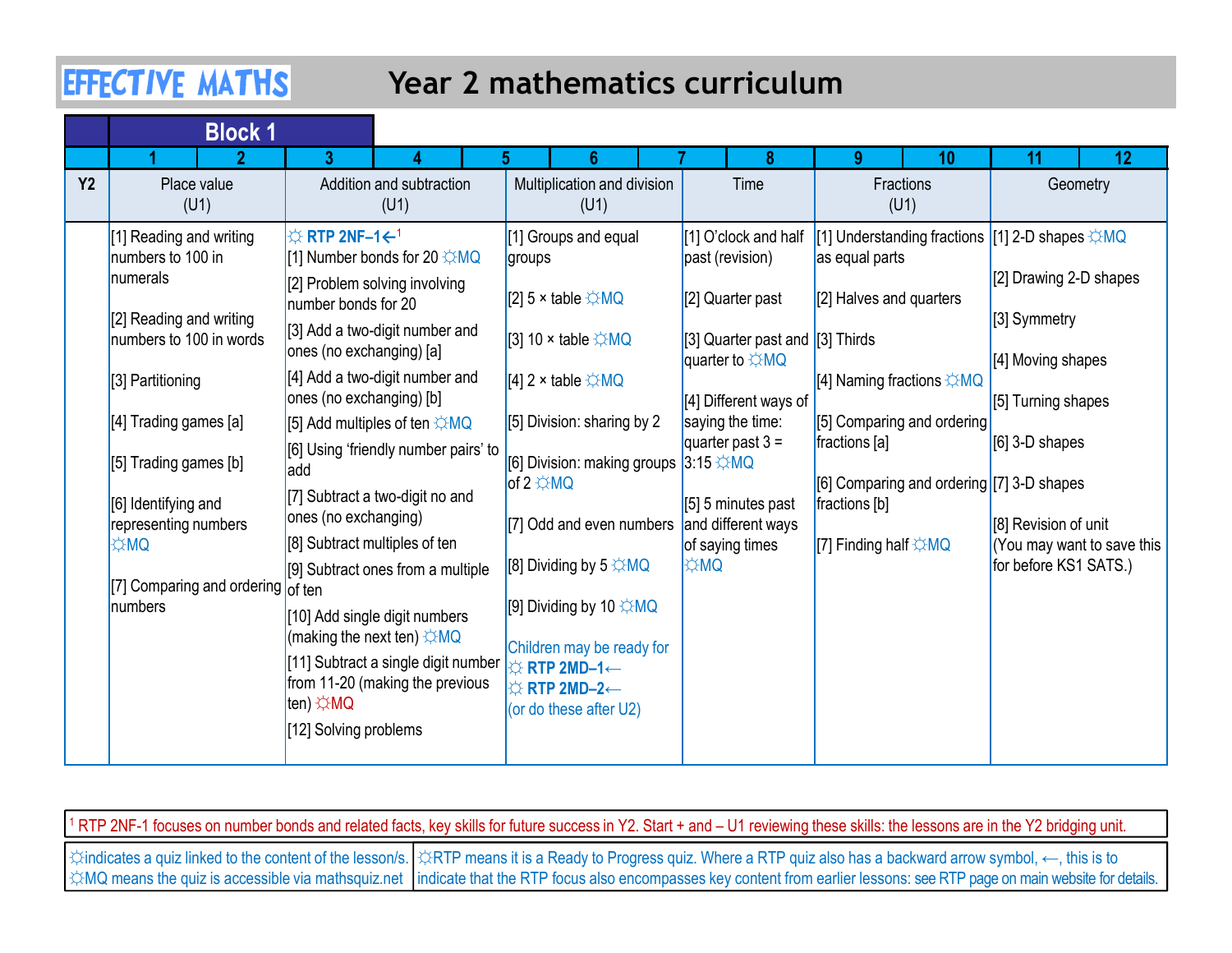# Year 2 mathematics curriculum

|           | <b>EFFECTIVE MATHS</b>                                                |                                                      | Year 2 mathematics curriculum                                                                                                    |                                                                                      |                                                                                                        |                                                                                 |                                                      |
|-----------|-----------------------------------------------------------------------|------------------------------------------------------|----------------------------------------------------------------------------------------------------------------------------------|--------------------------------------------------------------------------------------|--------------------------------------------------------------------------------------------------------|---------------------------------------------------------------------------------|------------------------------------------------------|
|           | <b>Block 2</b><br>G                                                   | 2                                                    |                                                                                                                                  |                                                                                      | $\mathbf{Q}$                                                                                           | 10<br>11                                                                        | 12 <sub>2</sub>                                      |
| <b>Y2</b> | Money<br>(U1)                                                         | Place value<br>(U2)                                  | Addition and subtraction<br>(U2)                                                                                                 | Multiplication and division<br>(U2)                                                  | Fractions<br>(U2)                                                                                      | <b>Statistics</b>                                                               | Place value<br>(U3)                                  |
|           | [1] Recognise coins and<br>notes; use symbols for<br>pounds and pence | [1] Reading and<br>writing numbers to<br>150         | [1] 2-digit number + 1-digit number<br>(making the next ten)<br>$\Leftrightarrow$ RTP 2AS-1 $\leftarrow$                         | 1] 10 $\times$ table and related<br>facts                                            | [1] Finding<br>half<br>(revision)                                                                      | [1] Sorting data<br>[2] Sorting data                                            | [1] Identifying<br>land<br>representing              |
|           | [2] Addition of pence to 20p [2] Counting in tens                     |                                                      | $[2]$ 2-digit number + 1-digit number<br>(cxpanded column)                                                                       | [2] Multiplication and<br>division problems linked to<br>10 $\times$ table           | $ 2 $ Finding<br>one quarter                                                                           | [3] Sorting data                                                                | numbers<br>[2] Reading                               |
|           | [3] Counting money and<br>comparing amounts of<br>money               | [3] Counting in fives  <br>[4] Counting in<br>threes | $[3]$ 2-digit number + 1-digit number<br>(compact column method)<br>[4] 2-digit number - 1-digit number<br>(making previous ten) | [3] 5 $\times$ table and associated [3] Finding<br>problems                          | quarters                                                                                               | [4] Sorting data (Venn<br>diagrams)<br>[5] Sorting data (Venn                   | and writing<br>numbers (to<br>200 in<br>numerals     |
|           | [4] Finding the total amount                                          | [5] Identifying and                                  | $\Leftrightarrow$ RTP 2AS-1 $\leftarrow$<br>[5] 2-digit number - 1-digit<br>number(compact column method)                        | [4] Dividing by 5 and<br>associated problems                                         | $\begin{bmatrix} 4 \end{bmatrix}$ Finding $\begin{bmatrix} \text{diagrams} \end{bmatrix}$<br>one third |                                                                                 | and words)<br><b>OMC</b><br>[3] Counting             |
|           | [5] Find the total amount<br>(by making the next £10)                 | representing<br>numbers                              | [6] Adding two 2-digit numbers<br>(partitioning)                                                                                 | [5] $2 \times$ table (and<br>understanding commutative Finding                       | <b>DMC</b>                                                                                             | [6] Pictograms<br>$[7]$ Bar charts                                              | <b>QMQ</b><br>[4] Ordering                           |
|           | [6] Equivalence                                                       | [6] Ordering and<br><b>OM</b>                        | [7] Adding two 2-digit numbers<br>comparing numbers (expanded column method)<br>[8] Adding two 2-digit numbers                   | relationships using the<br>multiplication grid)                                      | halves and<br>quarters                                                                                 | [8] Interpreting bar charts                                                     | land<br>comparing                                    |
|           | [7] Change<br>[8] Solving problems                                    |                                                      | (compact column method)<br>[9] Subtracting a 2-digit number from associated problems                                             | [6] Dividing by 2 and                                                                |                                                                                                        | [9] In the pet shop<br>(Interpreting                                            | numbers<br>[5] Identifying<br>and                    |
|           | ☆MQ Y2 quiz covers:<br>Equivalence, money                             |                                                      | a multiple of ten (partitioning the<br>subtrahend) ☆ RTP 2AS-3                                                                   | [7] Multiplication problems<br>☆MQ                                                   |                                                                                                        | representations of data:<br>tables, tally charts, bar<br>charts and pictograms) | representing<br>numbers                              |
|           | problems, addition and<br>subtraction                                 |                                                      | [10] Subtracting a 2-digit number<br>from a 2-digit number (partitioning<br>the subtrahend)                                      | $\Leftrightarrow$ RTP 2MD-1 $\leftarrow$<br>$\Leftrightarrow$ RTP 2MD-2 $\leftarrow$ |                                                                                                        | ☆MQ Sorting diagrams                                                            | $\Leftrightarrow$ RTP<br>$ 2NPV-2 \leftarrow$<br>[6] |
|           |                                                                       |                                                      | [11] Subtracting a 2-digit number<br>from a 2-digit number (compact<br>column method)                                            | (If not done in U1)                                                                  |                                                                                                        |                                                                                 | Partitioning<br>$\Leftrightarrow$ RTP                |

| , ☆indicates a quiz linked to the content of the lesson/s.   ☆RTP means it is a Ready to Progress quiz. Where a RTP quiz also has a backward arrow symbol, ←, this is to     |  |
|------------------------------------------------------------------------------------------------------------------------------------------------------------------------------|--|
| ☆MQ means the quiz is accessible via mathsquiz.net  indicate that the RTP focus also encompasses key content from earlier lessons: see RTP page on main website for details. |  |